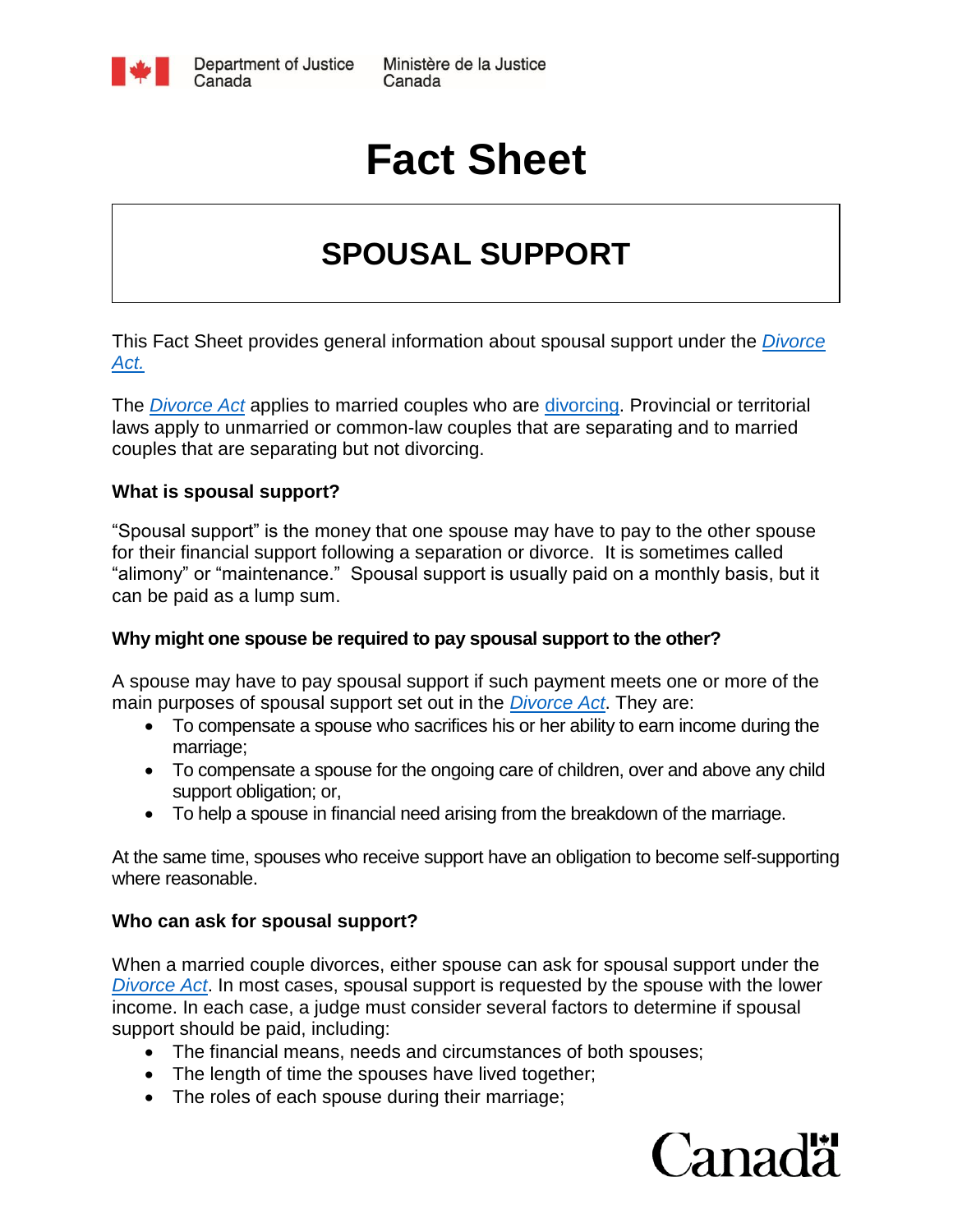- The effect of those roles and the breakdown of the marriage on both spouses' current financial positions;
- The ongoing responsibilities for care of the children, if any;
- Any previous orders, agreements or arrangements already made about spousal support.

#### **How is spousal support calculated?**

The calculation of spousal support is one of the most complex areas of family law. Many factors need to be considered to determine an amount that is fair and appropriate in each case. Most Canadian courts and family law professionals use the *[Spousal Support](http://www.justice.gc.ca/eng/fl-df/spousal-epoux/ssag-ldfpae.html)  [Advisory Guidelines](http://www.justice.gc.ca/eng/fl-df/spousal-epoux/ssag-ldfpae.html)* when calculating spousal support. Unlike the *[Federal Child](http://www.justice.gc.ca/eng/rp-pr/fl-lf/child-enfant/guide/toc-tdm.html)  [Support Guidelines](http://www.justice.gc.ca/eng/rp-pr/fl-lf/child-enfant/guide/toc-tdm.html)*, the *[Spousal Support Advisory Guidelines](http://www.justice.gc.ca/eng/fl-df/spousal-epoux/ssag-ldfpae.html)* are not law. They help calculate appropriate spousal support amounts, whether for court orders or for out-ofcourt settlements and agreements.

#### **Can I use the** *Spousal Support Advisory Guidelines* **myself to calculate spousal support?**

The *[Spousal Support Advisory Guidelines](http://www.justice.gc.ca/eng/fl-df/spousal-epoux/ssag-ldfpae.html)* are available for anyone to consult. However, since calculating spousal support is so complex, it is very important to consult a family law professional.

#### **How do tax rules apply to spousal support?**

The [Canada Revenue Agency](http://www.cra-arc.gc.ca/supportpayments/) has information to help you determine how the support payments that you pay or receive should be included or deducted from your income on your income tax return.

#### **Do I have to pay both child support and spousal support at the same time?**

In many cases, people pay both child and spousal support at the same time. However, the *[Divorce Act](http://laws-lois.justice.gc.ca/eng/acts/D-3.4/index.html)* prioritizes the payment of child support. This means that in cases where there is not enough money for a person to pay both child and spousal support, money is directed toward paying child support first.

#### **How long will spousal support be paid?**

The duration of support will be based on the facts of the case, such as the length of time the spouses lived together, or their ages at the time of separation. In some cases, spousal support may only be paid for a limited amount of time. In other cases, spousal support may continue unless there is a change in circumstances and the court makes a different order or the agreement is updated to reflect the change.